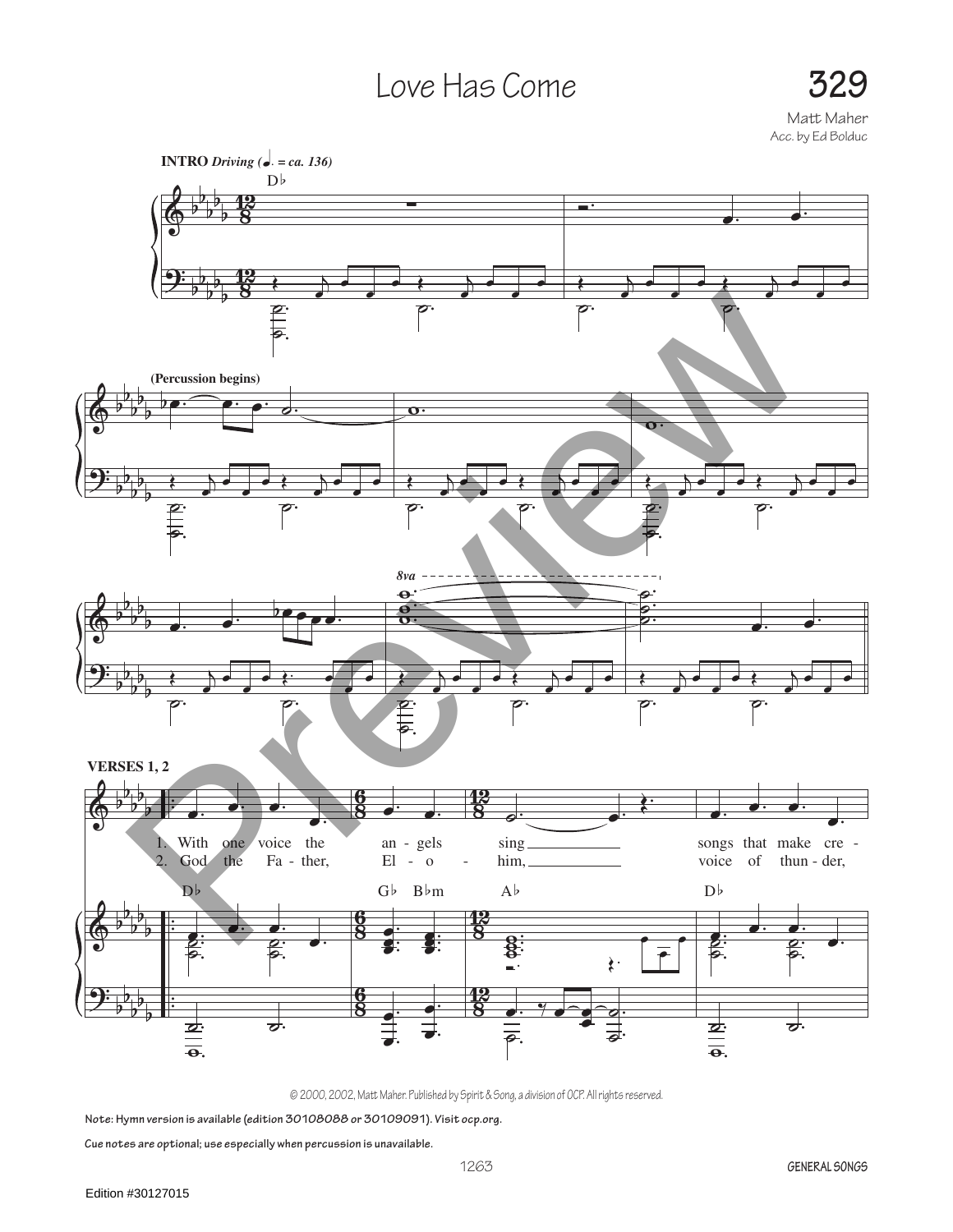**329—Love Has Come (2)**

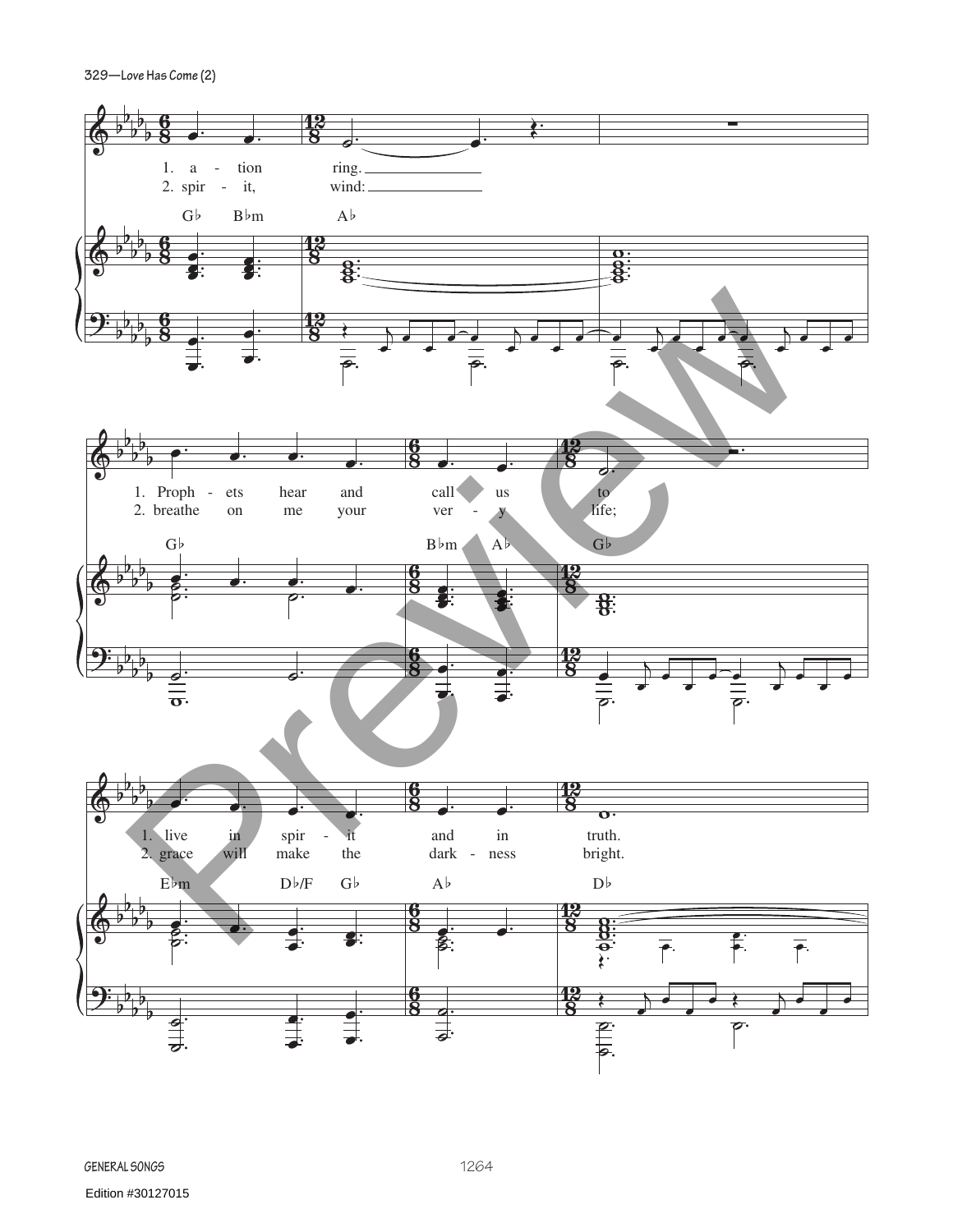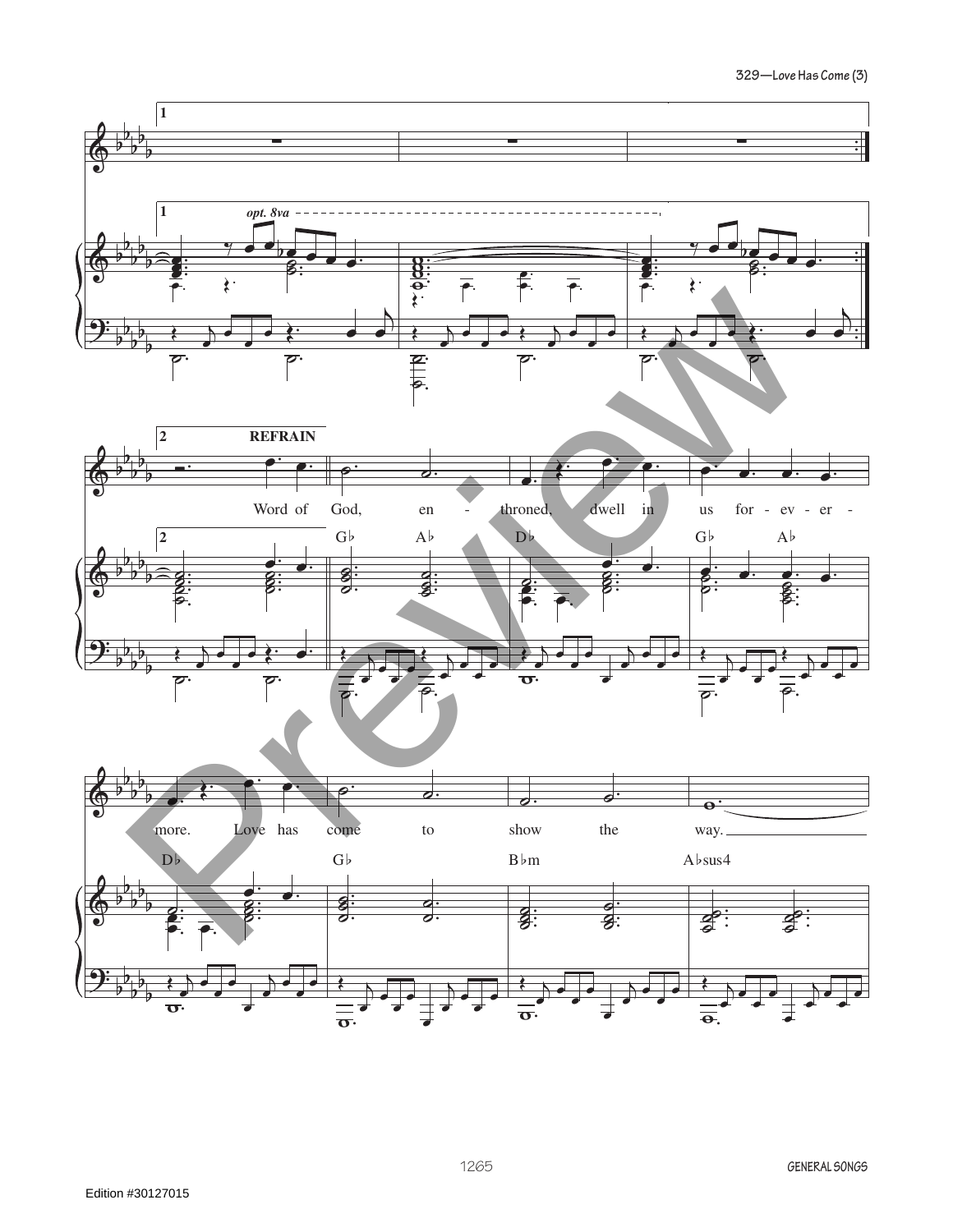329-Love Has Come (4)



Edition #30127015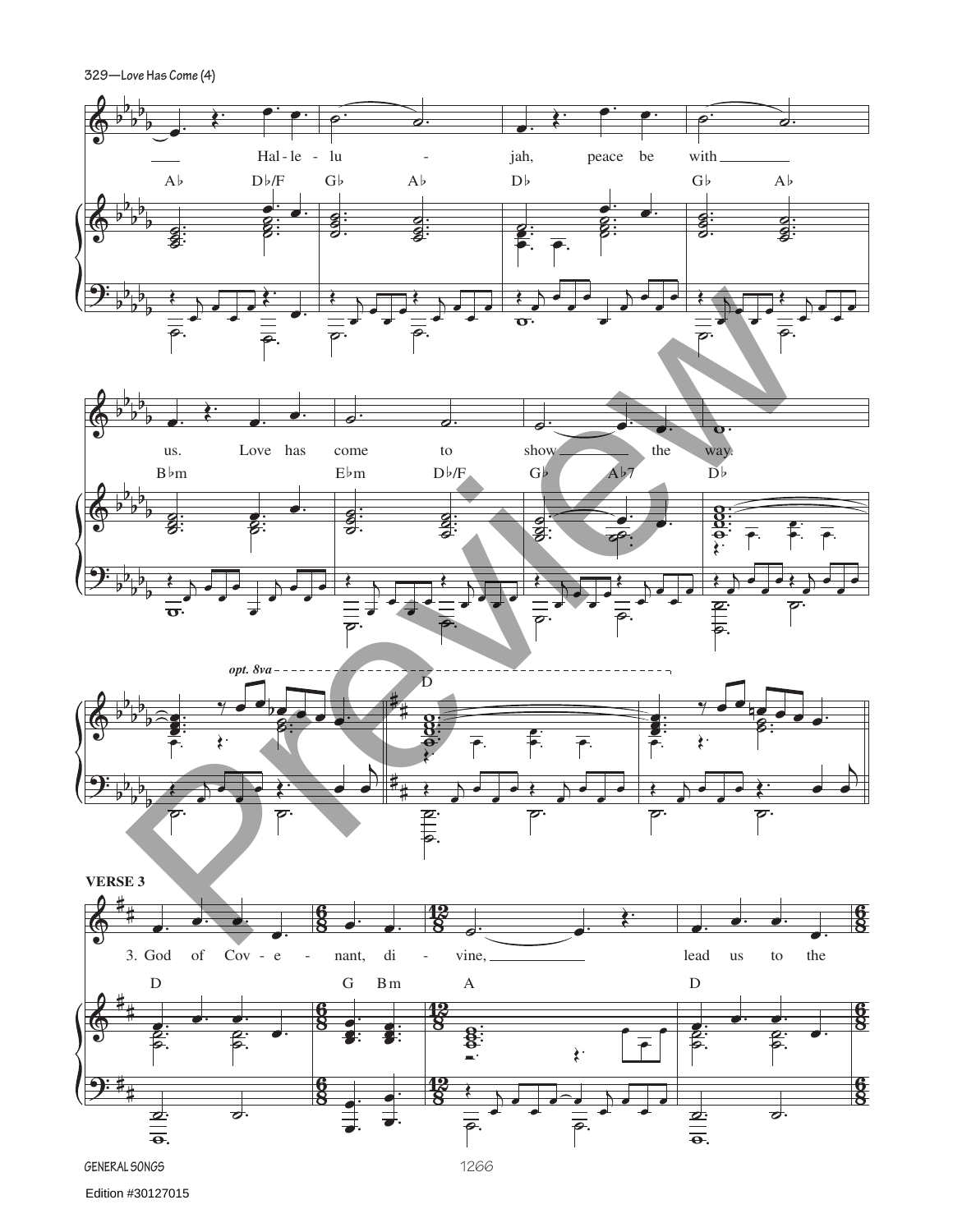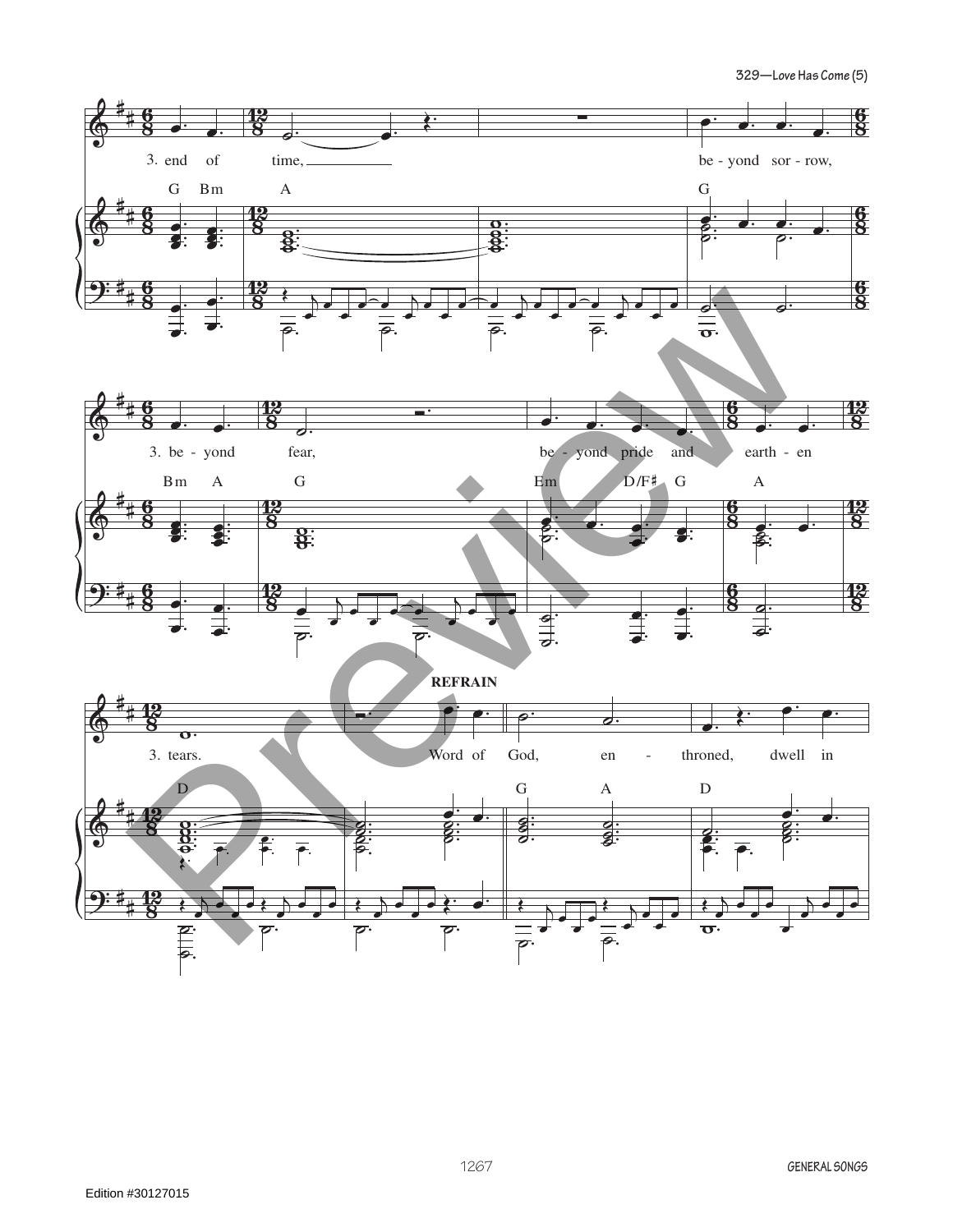329-Love Has Come (6)

![](_page_5_Figure_1.jpeg)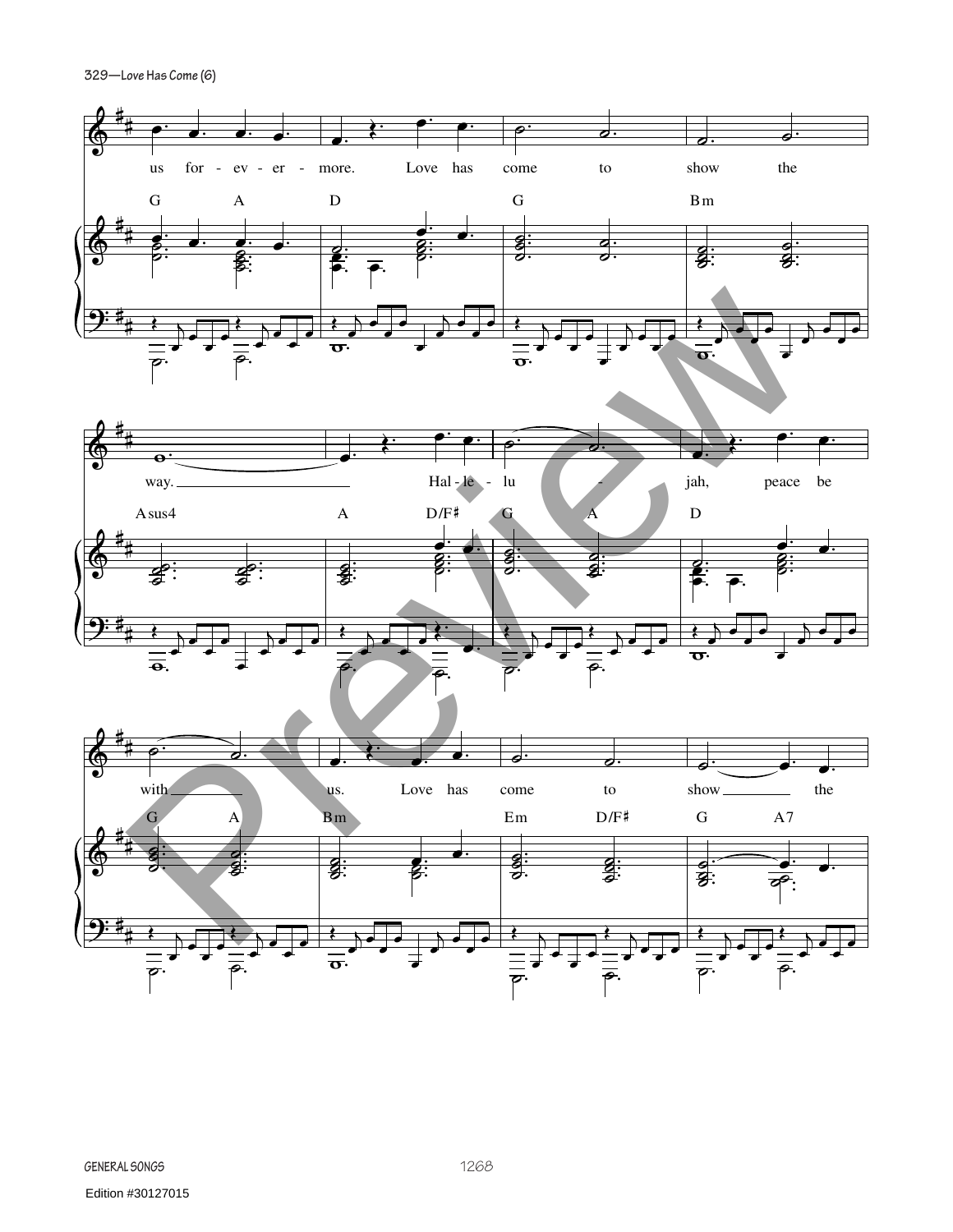![](_page_6_Figure_1.jpeg)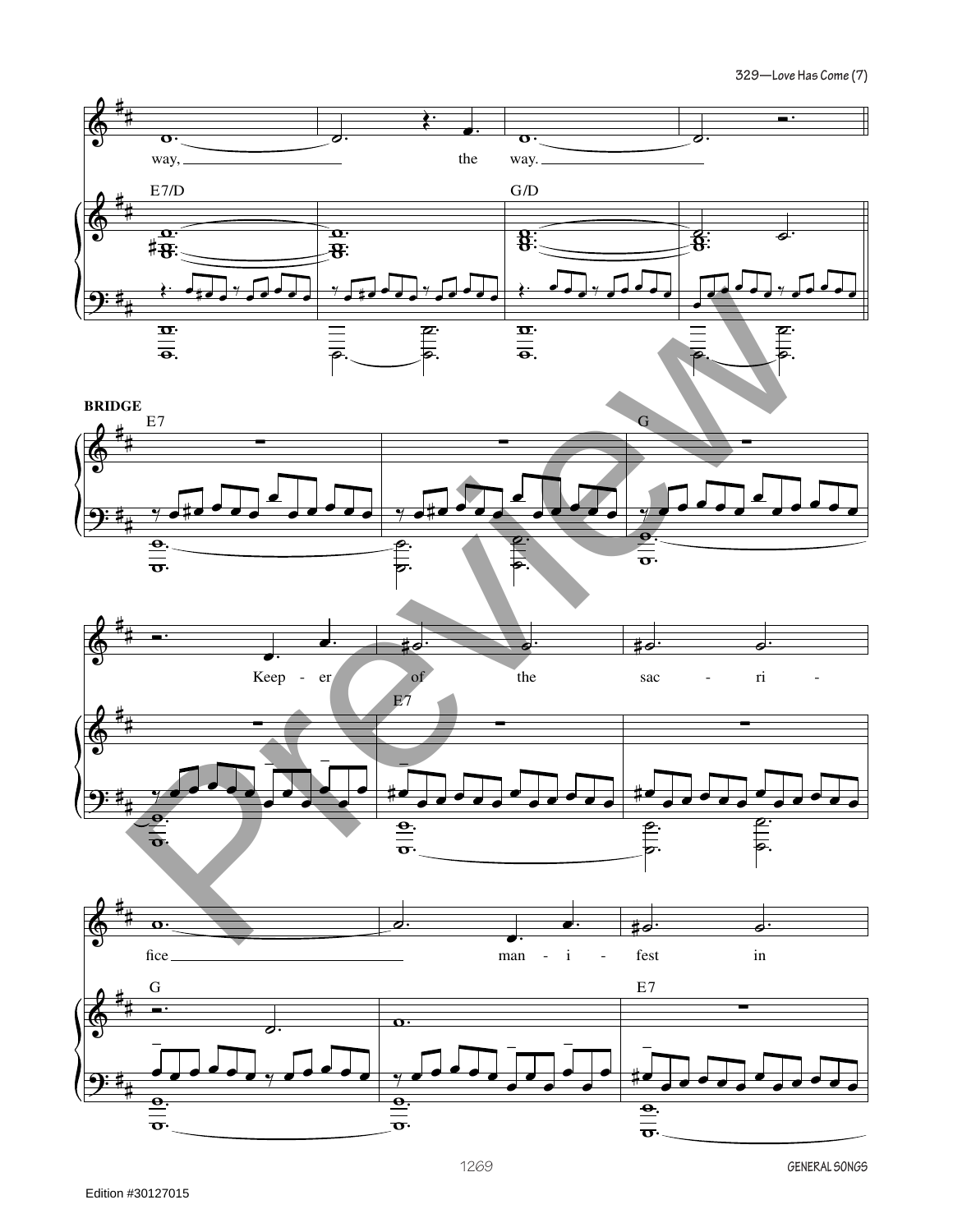329-Love Has Come (8)

![](_page_7_Figure_1.jpeg)

![](_page_7_Figure_2.jpeg)

![](_page_7_Figure_3.jpeg)

GENERAL SONGS

Edition #30127015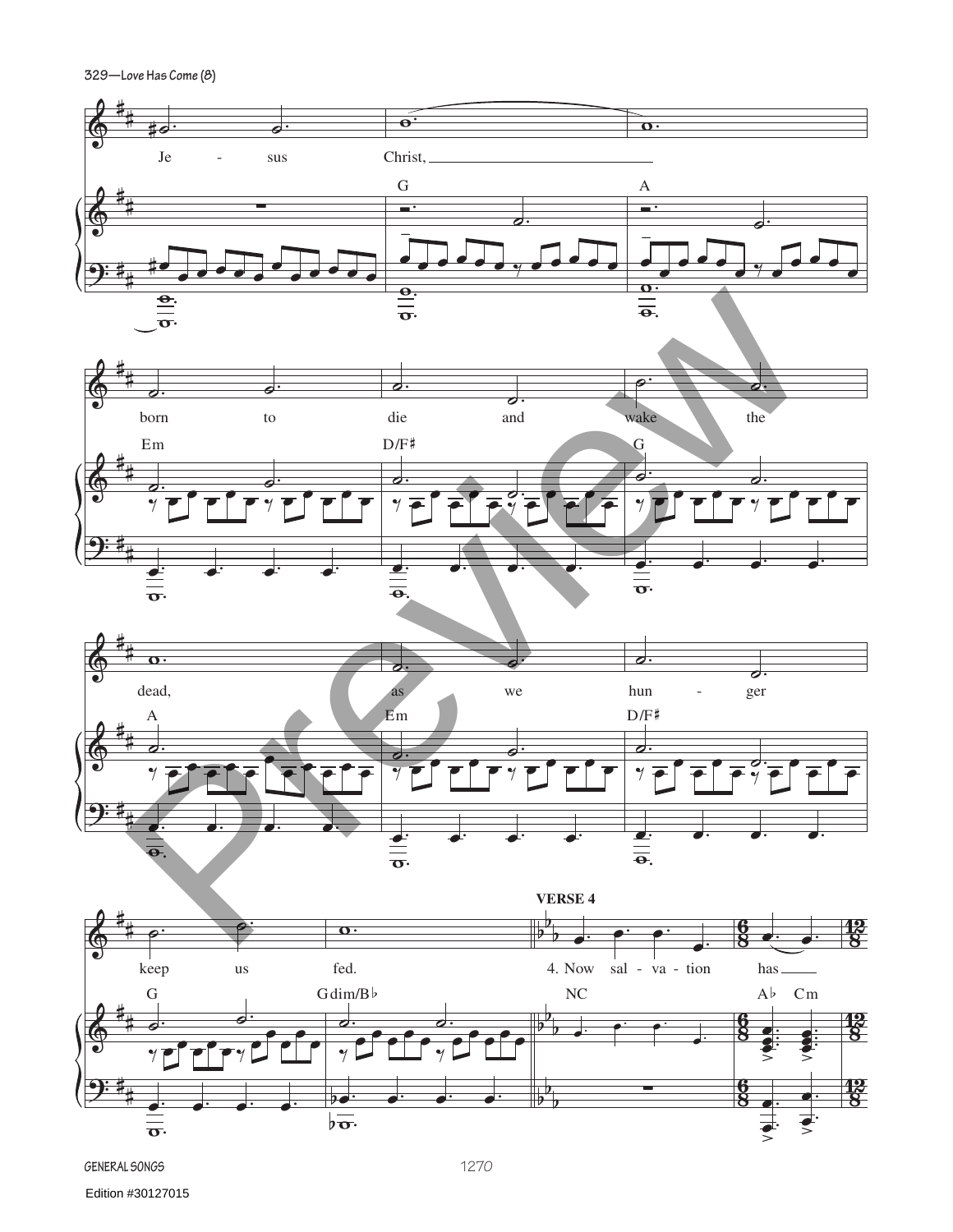![](_page_8_Figure_1.jpeg)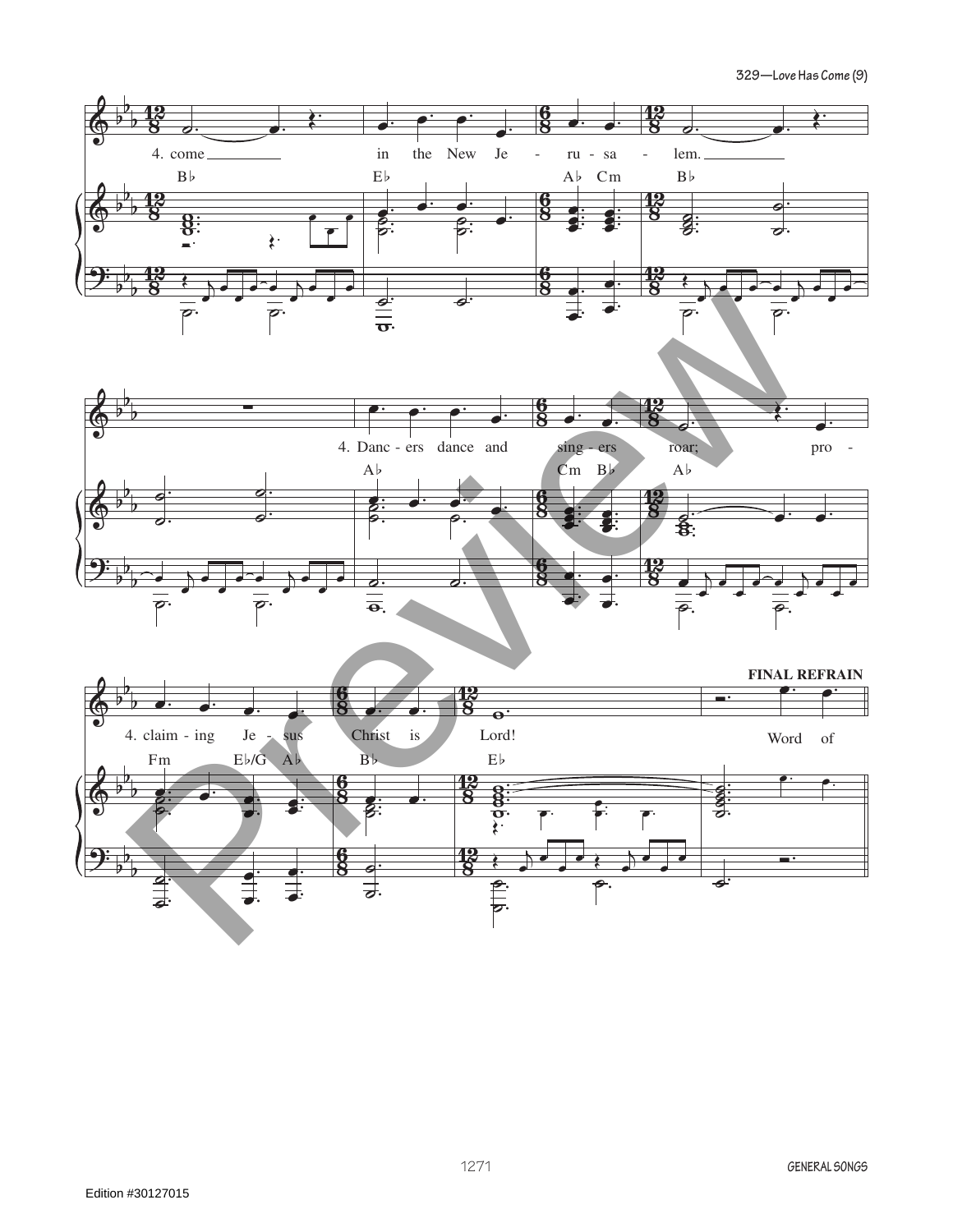329-Love Has Come (10)

![](_page_9_Figure_1.jpeg)